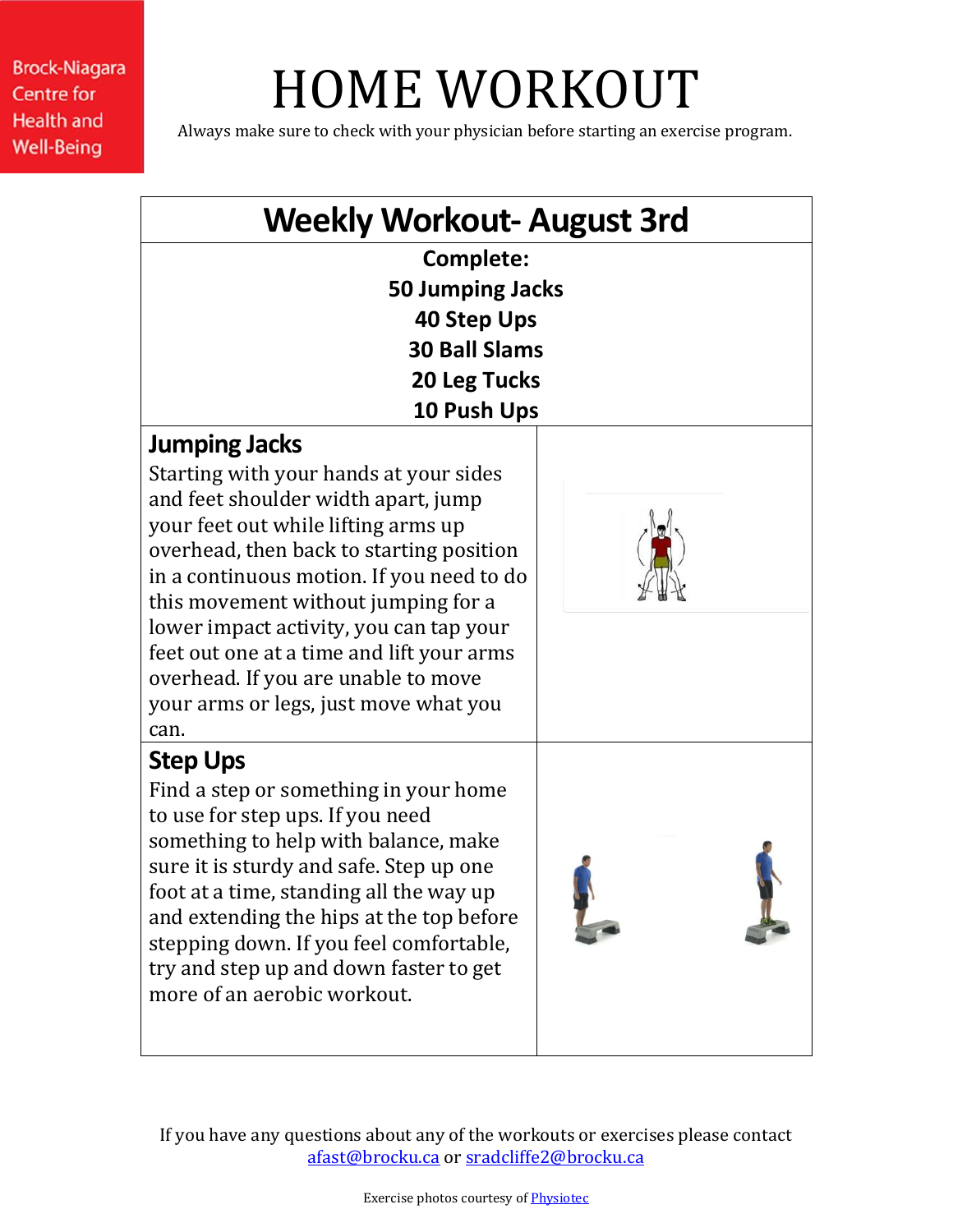## HOME WORKOUT

Always make sure to check with your physician before starting an exercise program.

#### **Ball Slams**

Start in a standing position with feet about shoulder width apart while holding onto a pillow or any household object you may have that can be dropped to the ground. You can also do this exercise with no weights. As you squat, throw or touch the object to the ground, or as close to the ground as you feel comfortable. Try and keep your chest up and back flat as you squat down by looking forward. Once the pillow has touched the ground or is as close as you can, pick it up lifting your arms up overhead as you extend back up to standing position. As you lift the pillow up overhead, try and keep the weight or object close to your body as you do so.

### **Leg Tucks**

Sit on the ground with your arms at your sides and your legs extended straight out with your feet raised slightly off the ground. Bring your knees in towards your chest and back out to extension while engaging your core. You can place your hands down at your sides for support or to make things a bit more challenging, try and lift your hands off the ground slightly and try to maintain balance while you bring your legs in.

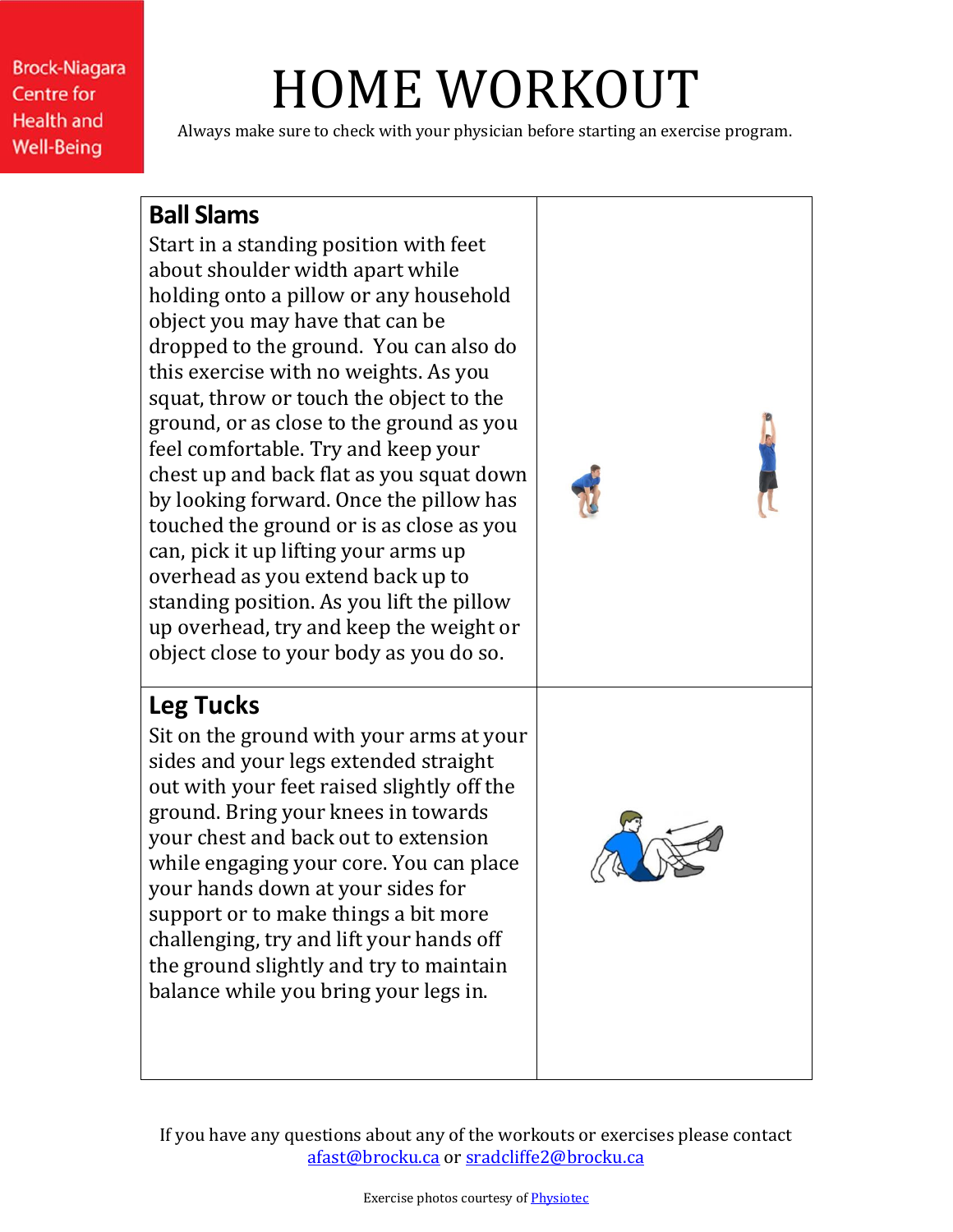## HOME WORKOUT

Always make sure to check with your physician before starting an exercise program.

#### **Push Ups**

Start in a plank position with your hands just outside your shoulders and feet behind you. Slowly lower your body down, keeping your elbows in close to your side until your chest hits the floor. Push back up to starting position keeping your core tight and back flat.

Some modifications include putting your knees down or using a table or couch for more support. Even with modification, the motion and body position remain the same, keeping your core tight and torso in a straight line.

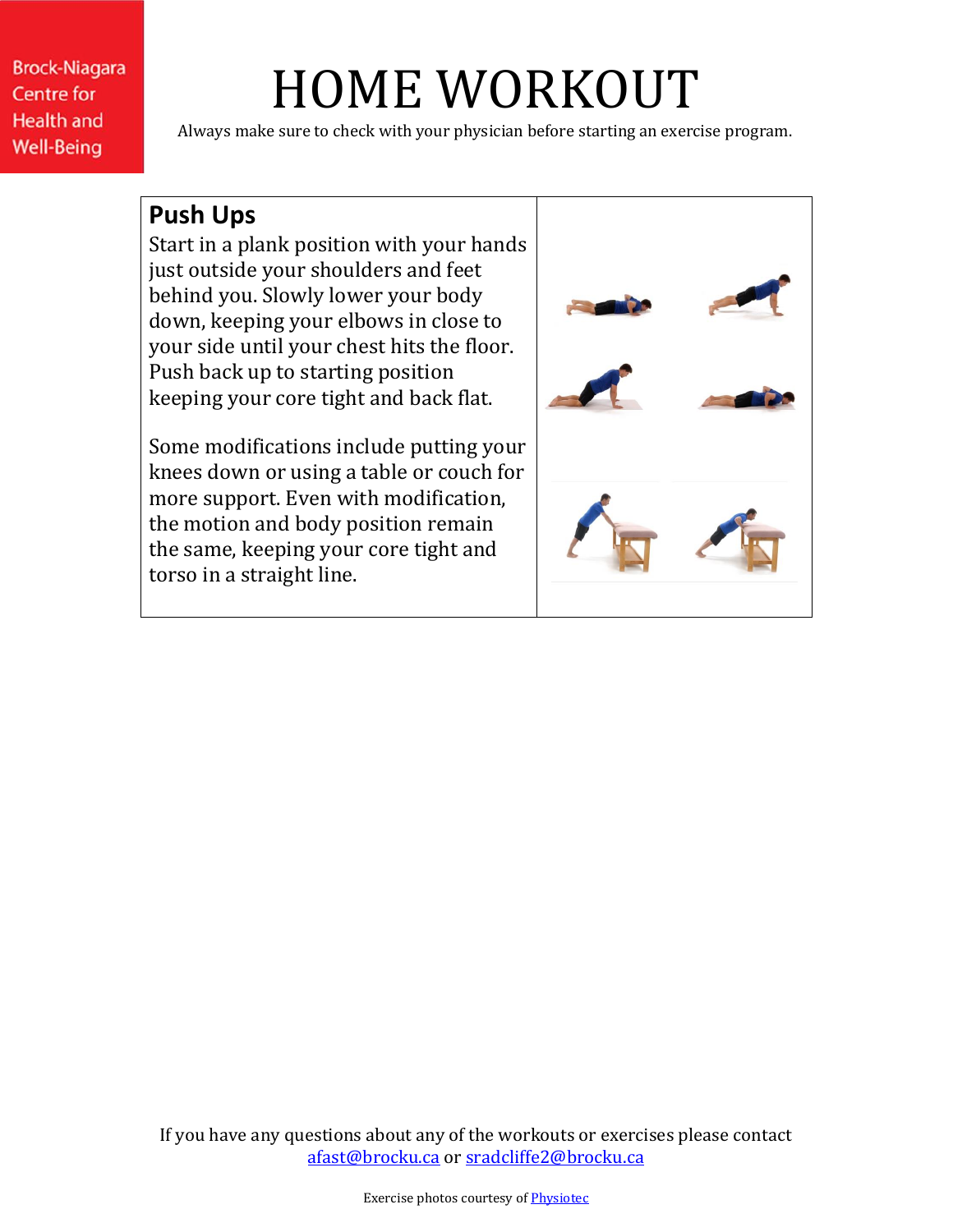## HOME WORKOUT

Always make sure to check with your physician before starting an exercise program.

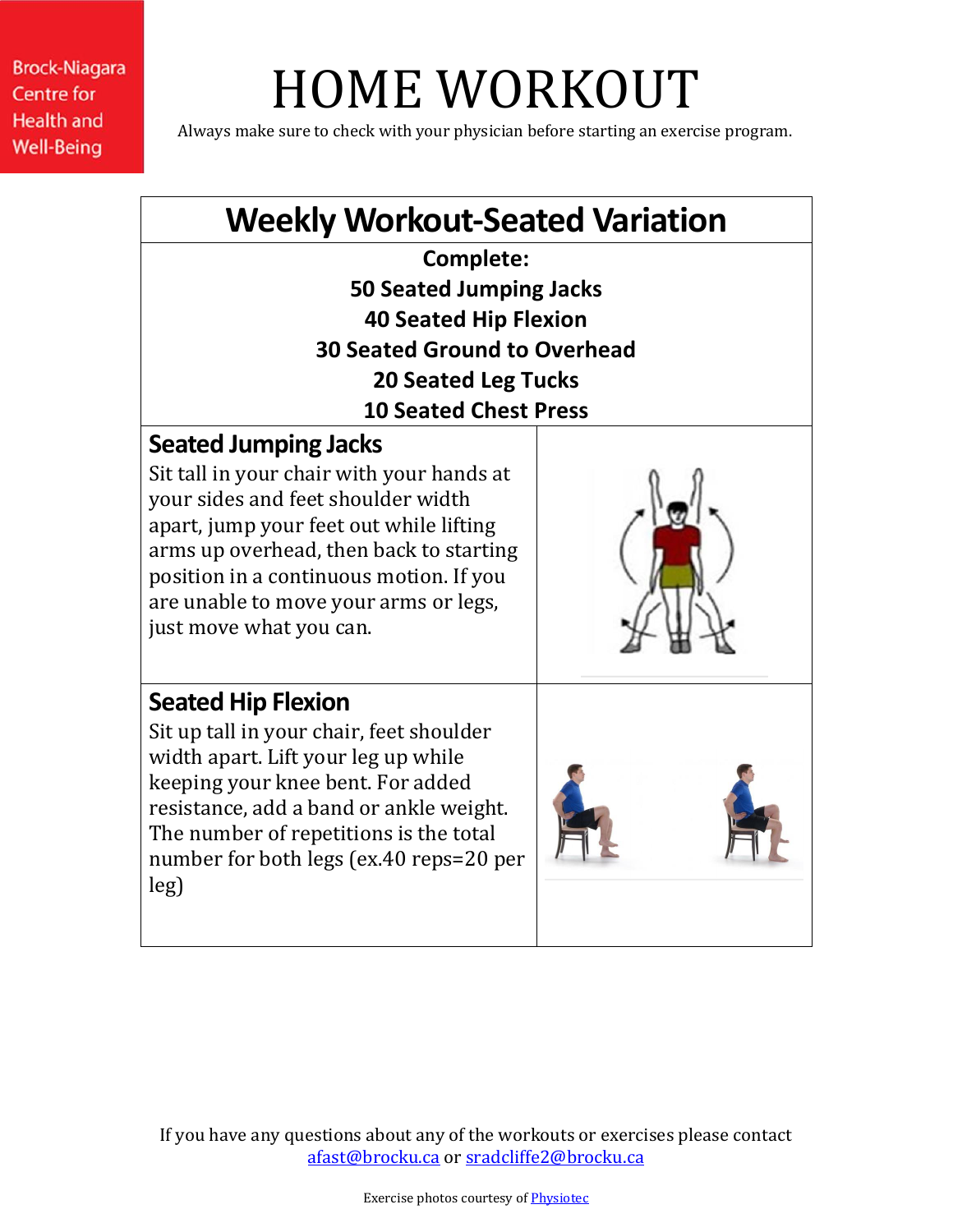# HOME WORKOUT

Always make sure to check with your physician before starting an exercise program.

### **Seated Ground to Overhead**

Start by sitting tall in your chair holding on to a weight, pillow or any household object you might have. You can also do this exercise using just bodyweight. Lean forward slightly with your arms in front and touch the weight or object to the ground or as close as you can while keeping your back flat. Once you touch the ground, lift your arms overhead or as high as you are able while sitting back up nice and tall to starting position.



https://www.youtube.com/watch?v=2X3JwQsD hjo

#### **Seated Leg Tucks**

Start by sitting in your chair with your hands at your sides for stability and your legs extended and raised slightly off the floor. Engage your core and pull both knees in towards your chest or as far as you are able, then back out to extension. If you need a modification, you can bring one leg up at a time or place your feet on the ground when in extension.